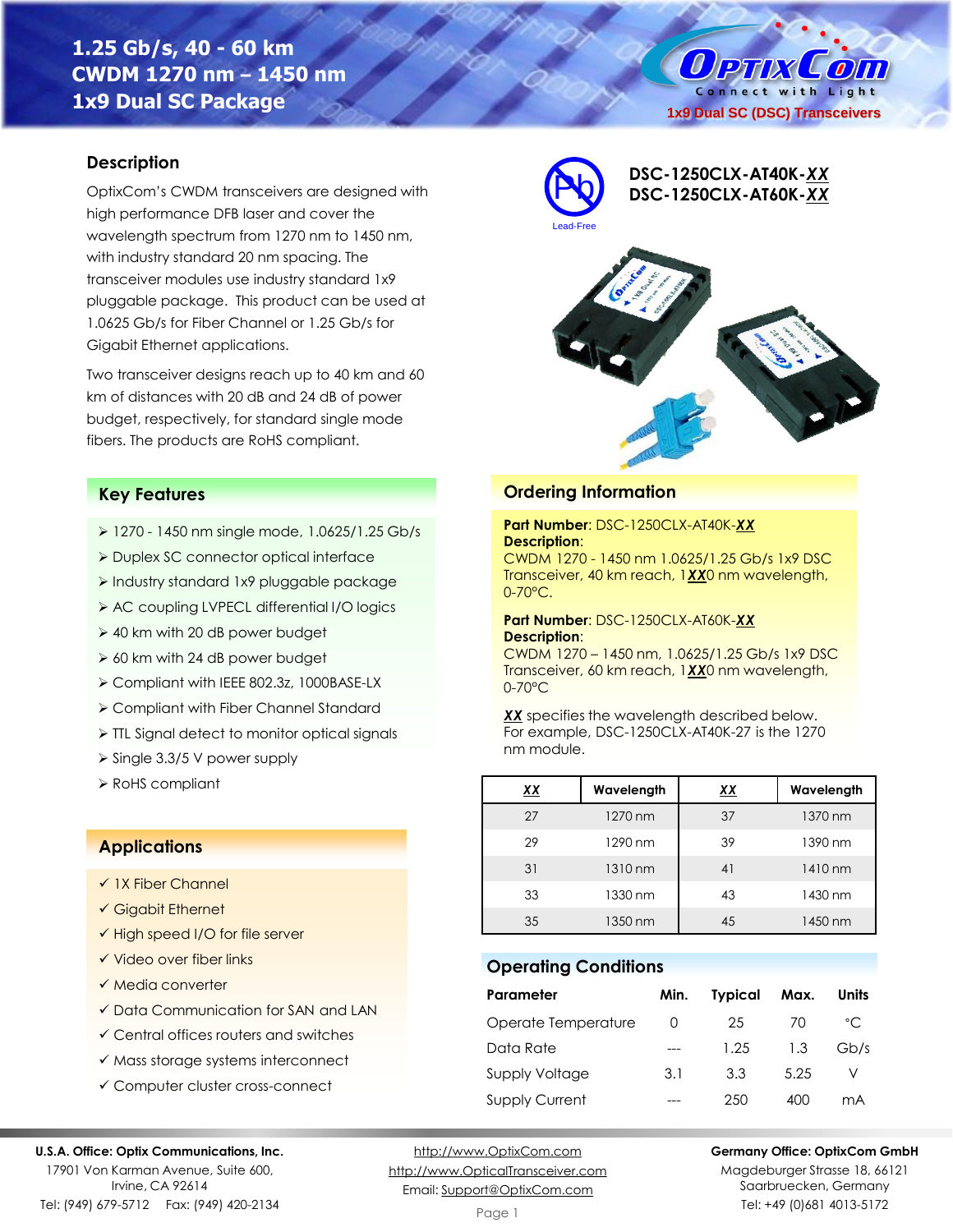

# **Absolute Maximum Ratings**

| Parameter                | Symbol                | Min.   | Max.       | Units          |
|--------------------------|-----------------------|--------|------------|----------------|
| Storage Temperature      | Tst                   | $-40$  | 85         | $^{\circ}C$    |
| <b>Supply Voltage</b>    | <b>Vcc</b>            | $-0.5$ | 6.0        | V              |
| Input Voltage            | <b>V<sub>IN</sub></b> | $-0.5$ | <b>Vcc</b> | V              |
| <b>Operating Current</b> | lop                   | $---$  | 400        | m <sub>A</sub> |
| Output Current           | lo                    | ---    | 50         | mA             |

#### **Transmitter Electro-Optical Characteristics**

| Parameter                                                   | Symbol             | Min.           | <b>Typical</b> | Max.         | <b>Units</b> |
|-------------------------------------------------------------|--------------------|----------------|----------------|--------------|--------------|
| Differential Input Voltage <sup>1</sup>                     | $\Delta$ Vi        | 0.65           | $---$          | 2.0          | $\vee$       |
| Differential Input Impedance <sup>2</sup>                   | $\boldsymbol{Z}$   | ---            | 100            |              | ohm          |
| Optical Output Power <sup>3</sup><br>(DSC-1250CLX-AT40K-XX) | P <sub>O</sub>     | $-4$           |                | $+1$         | dBm          |
| Optical Output Power <sup>3</sup><br>(DSC-1250CLX-AT60K-XX) | P <sub>O</sub>     | $-1$           |                | $+4$         | dBm          |
| Center Wavelength - 1270 nm                                 | $\lambda c$        | 1264.5         | 1270           | 1277.5       | nm           |
| Center Wavelength - 1290 nm                                 | $\lambda c$        | 1284.5         | 1290           | 1297.5       | nm           |
| Center Wavelength - 1310 nm                                 | $\lambda c$        | 1304.5         | 1310           | 1317.5       | nm           |
| Center Wavelength - 1330 nm                                 | $\lambda c$        | 1324.5         | 1330           | 1337.5       | nm           |
| Center Wavelength - 1350 nm                                 | $\lambda c$        | 1344.5         | 1350           | 1357.5       | nm           |
| Center Wavelength - 1370 nm                                 | $\lambda c$        | 1364.5         | 1370           | 1377.5       | nm           |
| Center Wavelength - 1390 nm                                 | $\lambda c$        | 1384.5         | 1390           | 1397.5       | nm           |
| Center Wavelength - 1410 nm                                 | $\lambda c$        | 1404.5         | 1410           | 1417.5       | nm           |
| Center Wavelength - 1430 nm                                 | $\lambda c$        | 1424.5         | 1430           | 1437.5       | nm           |
| Center Wavelength - 1450 nm                                 | $\lambda c$        | 1444.5         | 1450           | 1457.5       | nm           |
| Spectral Width (-20 dB)                                     | $\varDelta\lambda$ | ---            | $---$          | $\mathbf{1}$ | nm           |
| <b>Extinction Ratio</b>                                     | ET                 | $\overline{7}$ | ---            | ---          | dB           |
| Side Mode Suppression Ratio                                 | <b>SMSR</b>        | 30             | ---            | ---          | dB           |
| Relative Intensity Noise                                    | <b>RIN</b>         | ---            | ---            | $-120$       | dB/Hz        |
| Rise/Fall Time (20% - 80%)                                  | Tr/Tr              |                |                | 260          | ps           |
| <b>Total Jitter</b>                                         | Tj                 | ---            |                | 227          | ps           |

Notes:

1. Module is designed for AC coupling. DC voltage will be filtered by internal capacitor.

2. Single ended will be 50 ohm for each signal line.

- 3. Output of average coupling optical power into  $9/125 \mu m$  SMF.
- 4. Optical eye diagram is compliant with IEEE 802.3z standard.

## **U.S.A. Office: Optix Communications, Inc.**

17901 Von Karman Avenue, Suite 600, Irvine, CA 92614 Tel: (949) 679-5712 Fax: (949) 420-2134

[http://www.OptixCom.com](http://www.optixcom.com/) [http://www.OpticalTransceiver.com](http://www.optoictech.com/) Email: [Support@OptixCom.com](mailto:Support@optoICtech.com)

#### **Germany Office: OptixCom GmbH**

Magdeburger Strasse 18, 66121 Saarbruecken, Germany Tel: +49 (0)681 4013-5172